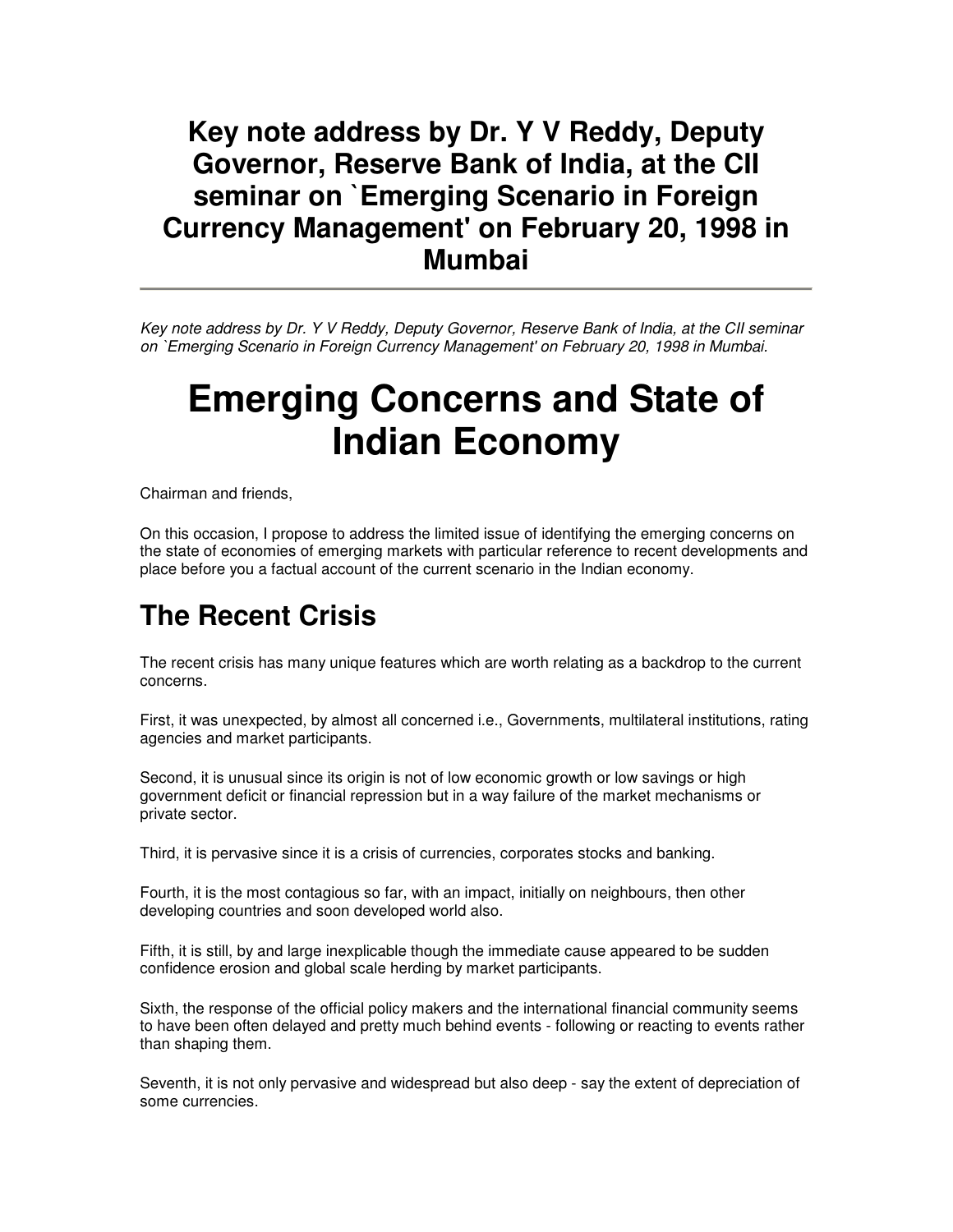Eighth, while there are some similarities between the directly affected countries, there are significant dissimilarities.

Ninth, similarly while there are some internal causes (i.e. domestic situation or excessive shortterm borrowing and lending to non productive sectors) there are also some external causes (i.e., global factors such as developments in Japan and China, including in particular excessive lending from major financial centres.)

There are three important aspects of the crisis which we need to note.

Firstly, it appears to be a case of unrealistically high expectations and disappointment on the part of participants.

Secondly, there is still some lack of consensus on the appropriate response, as also the role of relevant institutions.

Thirdly, and most important to all this, there is a widespread agreement that the concerned economies will bounce back but the issue is, how soon and at what cost, even if they are transitional. Also, bounce back will necessarily be different for different affected countries.

# **Areas of Concern**

It is not, therefore, surprising that there are new concerns expressed, or what may be called emerging concerns. These relate not only to the state of economy or policies of each of the emerging markets but also the broader role of Government, aspects relating to market failures in both capital exporting and importing countries, sovereignisation of private debt, financial sector liberalisation especially regulation of banks, volatility of capital flows, pace of capital account liberalisation, regulatory systems in major financial markets, exchange rate management, international bankruptcy procedure, role of multilateral agencies, and of course international lender of last resort, etc.

#### **Emerging Concerns and Indian Economy**

Broadly speaking, there are five major areas of concern today, whenever one analyses an emerging economy. These relate to macro-economy, external sector management, regulation of the financial sector, the state of corporate sector and the broader issue of transparency in the system. More important, the specific aspects of concern in each are different now compared to say a year ago. Without entering into a debate on the appropriateness of such concerns or the differences about what should be a concern or what magnitude should engage attention, I will address clearly identifiable areas currently being looked at by market participants and the present status of Indian economy in respect of each of these.

# **Macro-Economy**

The annual growth rate of Gross Domestic Product has been in the range of 7 to 7.5 per cent during the last three years (i.e., fiscal years 1994-95 to 1996-97). For the current year, estimates range between 5.0 to 6.0 per cent. Investments as a percentage of GDP has also been reasonably steady in the period at around 26 per cent on the average.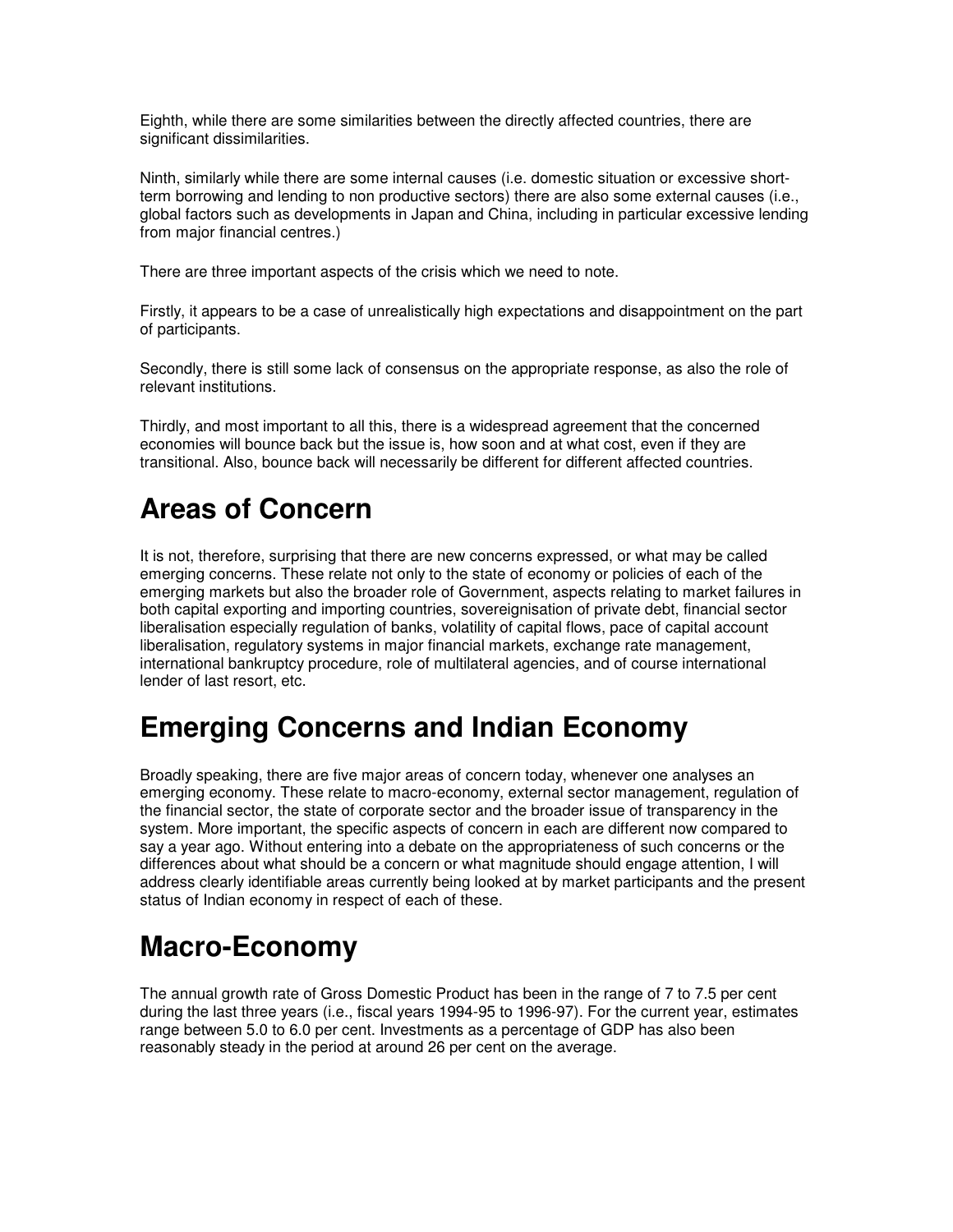The current account deficit as a per cent of GDP has been consistently in the range of 1 to 1.8 per cent, and has averaged 1.3 per cent, and the current year's position would not be very different.

Fiscal deficit of Government of India as a percentage of GDP had come down gradually from 6.1 per cent in 1994-95 to 5.5 per cent in 1995-96 and 5.0 per cent in 1996-97. Though there are some fiscal strains, it is hoped that there would be no directional change.

The annual rate of growth in Broad Money (M3) was 22.3 per cent in 1994-95, but dropped subsequently, pulling down the annual average growth rate between 1994-95 and 1996-97 to 17.3 per cent and in the current year it should be around 15.5 per cent. There is a similar pattern in regard to inflation, which averaged 7.4 per cent between 1994-95 and 1996-97 and the wholesale Price Index this year is estimated to be around 6 per cent, less than last year's 6.9 per cent.

Finally, non-food credit growth has averaged 21 per cent per annum in the last three years and this year it is expected to be around 20 per cent including investments in PSU and corporate bonds, debentures and CP.

As you may be aware, the latest CSO estimate places GDP growth of 1996-97 at 7.5 per cent and net capital inflow from abroad for the last two years has been placed at 1.86 and 1.15 per cent of GDP at market prices.

## **External Sector**

On the external front, in SDR terms, exports have grown at 13.6 per cent and 16.7 per cent during 1994-95 and 1995-96 while imports have grown at 18.0 and 23.7 per cent. Last year, (1996-97) there has been a deceleration to 9.6 and 10.6 per cent, respectively. This year, during April-December, growth of exports was 9.1 per cent and that of imports 13.5 per cent, both in SDR terms.

The Foreign Direct Investment flows continue to rise and are USD 2.5 billion during April-December 1997-98 as against \$ 2.7 billion during the whole of 1996-97. More important, the policy framework and the procedures ensure that most of the value of FDI flows to infrastructure and productive sectors.

FII investments during the current year so far are less compared to \$ 1.9 billion for the entire 1996-97; but, it is expected that it would be at least \$1 billion during this year. The flows on account of external aid last year, commercial borrowings and non-resident deposits are positive on a net basis, and broadly as per expectations at the beginning of the year.

The invisibles have also been on track and as a result, the foreign currency reserves as on February 6, 1998 are higher at \$ 24.4 billion compared to \$ 22.4 billion at the beginning of the financial year.

More important, some mention about external debt management and magnitudes would be in order. The RBI controls by a process of approval of each case, the total short term debt, including trade related credit beyond 180 days. Our short-term debt as a per cent of our reserves is around 27 per cent, while as a per cent of total external debt, it is about seven per cent. Each external commercial borrowing, including maturity, interest terms etc., has to be approved by the Government/RBI. In fact, a micro level productive use of such external debt is ensured during the approval process. In fact, our volume of external debt has been generally on the decline and during 1993-97 total external debt was reduced by one billion US Dollar, while there was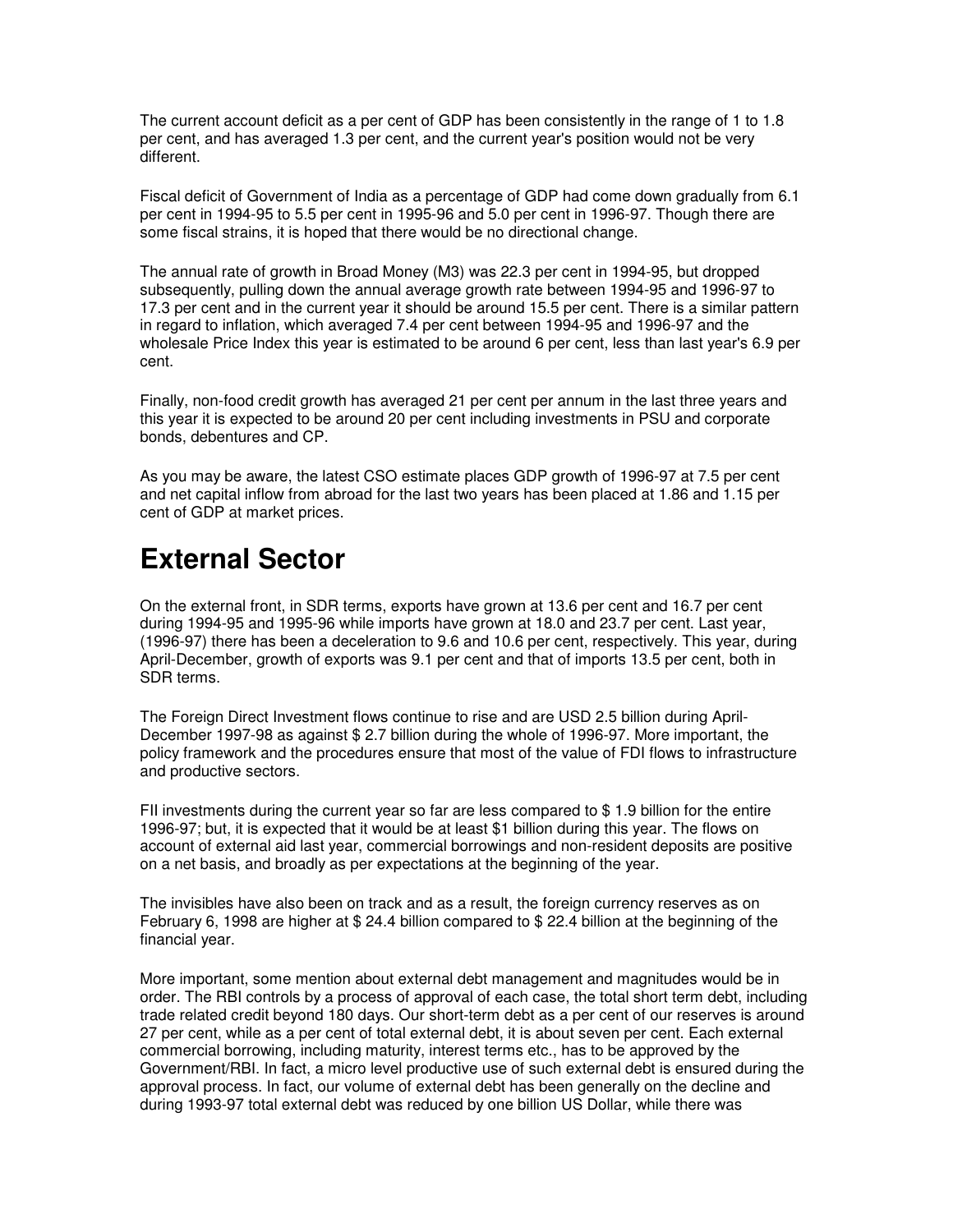accretion to reserves of the order of US \$ 16.6 billion. Indeed, strict control over external debt is the cornerstone of our external sector liberalisation.

Sometimes, the issue of forward liabilities of the central bank is raised. We have been very cautious by generally limiting such aggregate outstanding liabilities and rarely does it exceed 10 per cent of reserves. Of course, there is no rigid rule. We observe great prudence in these matters while exercising flexibility. We publish all such operations from time to time. Finally, the exchange rate is flexible but volatility has been and is being checked by the Reserve Bank of India.

## **Financial Sector**

As most of you may be aware, we have adopted international standards of capital adequacy for banks, and their non-performing assets are closely monitored with a view to bringing them down. In particular, I would like to emphasise some major features. First, our banks' total exposure to assets of Asian and East Asian countries was less than US \$ 500 million, and foreign liabilities are well below 10 per cent of total liabilities.

Second, lending to property is frowned upon and is generally restricted to housing finance.

Third, lending to stocks is also severely restricted and there is a ceiling of 5 per cent of incremental deposits for this purpose. Actually, very little of this facility has been used.

Fourthly, by virtue of close monitoring and approvals required and in the absence of derivatives etc., off balance sheet items of banks are minimal and closely monitored.

Fifthly, the banks are permitted to borrow or invest abroad only up to 15 per cent of their net unimpaired capital.

The authorised dealers (apart from a few money changers) on foreign exchange are almost always banks, whose exposures, open positions etc. are closely monitored.

Sixthly, the non banking financial companies have been brought under tight legislative, regulatory and prudential framework recently.

#### **Corporate Sector**

The debt of corporates as a percentage of equity, on the basis of annual surveys audited by the RBI indicates that corporate debt of 1730 selected non-financial public limited companies was 76.5 per cent of the extent of equity in 1993-94 and it has come down to 57.9 per cent in 1995-96.

Also, as a percentage of total debt, external debt was about 10 per cent in respect of large corporates and less than 2 per cent in respect of all corporates covered by the study in respect of 756 selected companies.

At the present juncture, therefore, corporate sector of India as a whole is not overexposed to external liabilities.

# **Transparency**